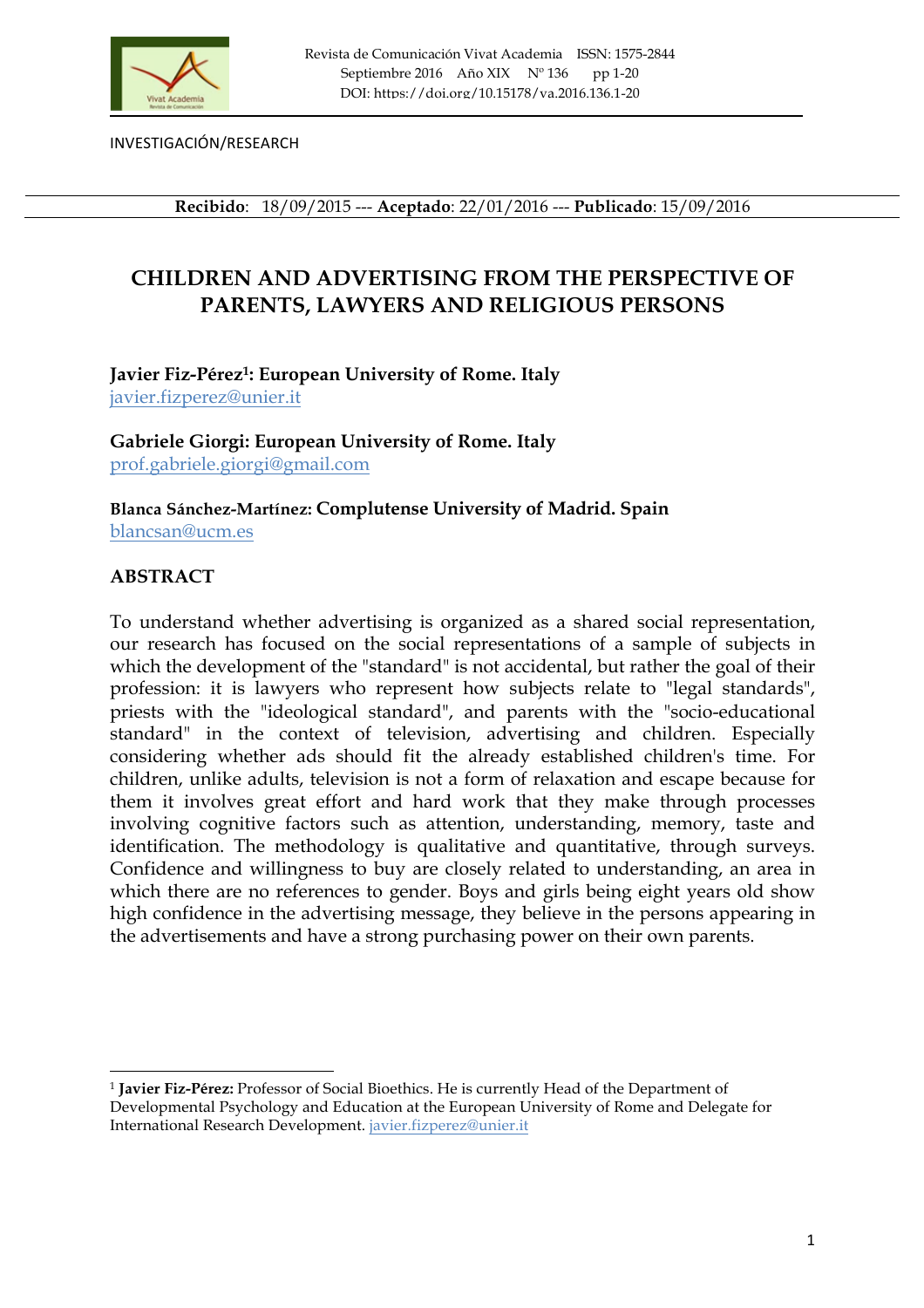#### **KEY WORDS**

Standard - Television – Advertising – Children – Parents - Priests- Lawyers - Cognitive factors - Children's time

# **LOS NIÑOS Y LA PUBLICIDAD DESDE LA PERSPECTIVA DE PADRES, ABOGADOS Y RELIGIOSOS**

#### **RESUMEN**

Para entender si la publicidad está organizada como una representación social compartida, la investigación se ha centrado en las representaciones sociales de una muestra de sujetos en los que la elaboración de la "norma" no es casual, sino más bien el objetivo de su profesión: se trata de abogados, que representan cómo los sujetos se relacionan con las "normas jurídicas", sacerdotes, con la "norma ideológica" y padres, con la "norma socioeducativa", en el contexto de la televisión, la publicidad y los niños. Especialmente en la consideración acerca de si los anuncios deberían ajustarse al ya establecido horario infantil. Para los niños, a diferencia de los adultos, la televisión no es una forma de relajación y evasión ya que para ellos implica gran empeño y gran esfuerzo, que realizan a través de procesos en los que intervienen factores cognitivos como: la atención, la comprensión, el recuerdo, el gusto y la identificación. La metodología empleada es tanto cualitativa como cuantitativa, a través de encuestas. La confianza y la disposición de compra están estrechamente relacionadas con la comprensión, área en la que no aparecen referencias de género. Los niños y las niñas de ocho años muestran una alta confianza en el mensaje publicitario, creen a las personas que aparecen en los anuncios y ejercen un fuerte poder de compra sobre sus propios padres.

#### **PALABRAS CLAVE**

Norma - Televisión - Niños – Publicidad – Padres – Religiosos – Abogados – Factores cognitivos – Horario infantil.

### **I. INTRODUCTION**

Television is a source of extraordinary socialization for children as it proposes images of reality that instruct on proper behavior to social conventions. TV content is generated by considering a hypothetical imaginary audience and always based on acculturating. Thus, children who watch a lot of TV tend to compare their reality with that shown on the screen rather than with the existing reality. Thus there is early socialization, ie a primary significant virtual experience substituting for direct experience.

Advertising offers children representations aimed at strengthening and confirming, for example, the formation of gender patterns, that is, the expectations generated by the fact of being a male or a female. And those patterns have much influence on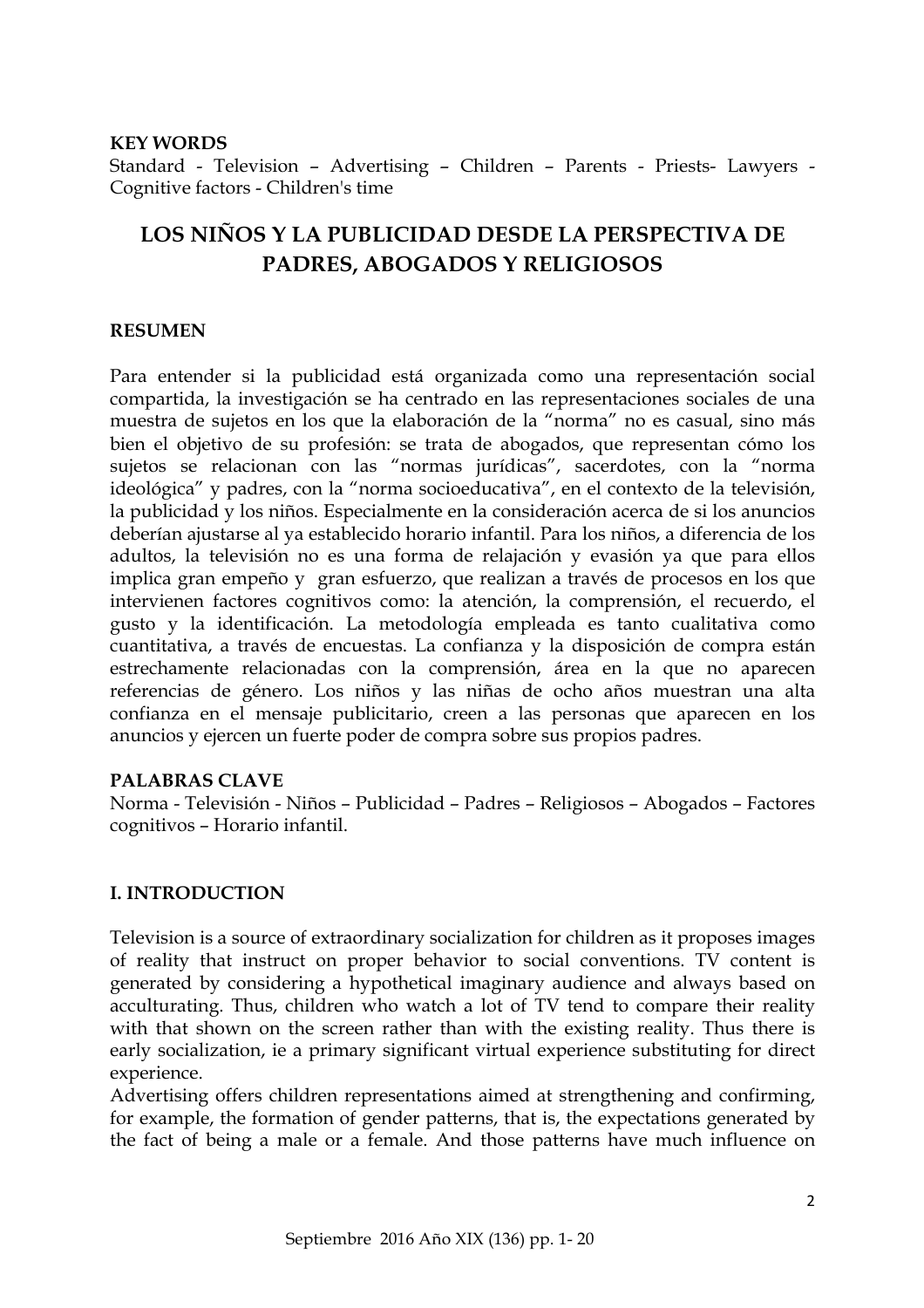understanding and memorizing the advertising message and, in its simple form, they encourage the creation of stereotypes, ie the automatic thought processes.

#### **1.1 TV watching process in children**

The TV watching process is the end product of complex interplay between multiple factors derived either from the viewer's characteristics or from the TV input. This involves activation of cognitive skills such as attention, understanding and memory, through which a circular relationship interaction occurs.

For children, unlike adults, television is not a form of relaxation and escape because, for them, it involves commitment and effort. Children also have a capacity of reprocessing, interpretation and evaluation of information according to their age.

Moreover, it happens that the children learning through TV depends largely on the knowledge they already have: according to the theory of Piaget, the information given to children is transformed in order to adapt to the existing knowledge, the price of a partial distortion of such information. This adaptation occurs through two complementary processes: assimilation and modification. Assimilation indicates the act of absorbing information by using existing mental structures. Modification refers to the process of adapting information in order to add new knowledge.

### **1.2. But at what age is the child an aware TV watcher? And how does cognitive development occur?**

The acquisition of awareness during childhood is a complex process involving perception, memory, attention, classification, reasoning ... that is, all those processes that the child uses to adapt to the world around him.

The study of cognitive development has been built on two major theoretical lines: one is that of Piaget and the other is based on the theory of information processing.

Piaget (1973) established the hypothesis that the cognitive development of children is divided into a series of states of thought and each corresponds to a profound change in the logic and structure of intelligence. His theory of cognitive development includes four fundamental stages:

 a) Sensory-motor (0-2 years): the child's interactions with the environment occur through sensory actions. At this stage, children gradually construct knowledge and understanding of the world by coordinating experiences (such as sight and hearing) with physical interaction with objects (such as grasping and sucking).

 b) Pre-operational (2-7 years): the child develops the ability to use symbols and verbal representations of objects; He begins to understand the classification but the thought is, at this stage, characterized by self-centeredness. The child, for example, collects several images of the world but couples them in his eyes through his own fantasy without respecting the laws of logic. It is at the end of this stage when the ability to take on the perspective of another person arises.

 c) Concrete operations (7-12 years): the child begins to understand the laws of conservation of mass, length, weight and volume; He is able to classify, sort and arrange objects as long as they can be viewed and manipulated, since, at this stage, hypothetical thinking has not appeared yet.

 d) Formal operations (from 12 years): abstract reasoning begins and the ability to formulate and test hypotheses develops.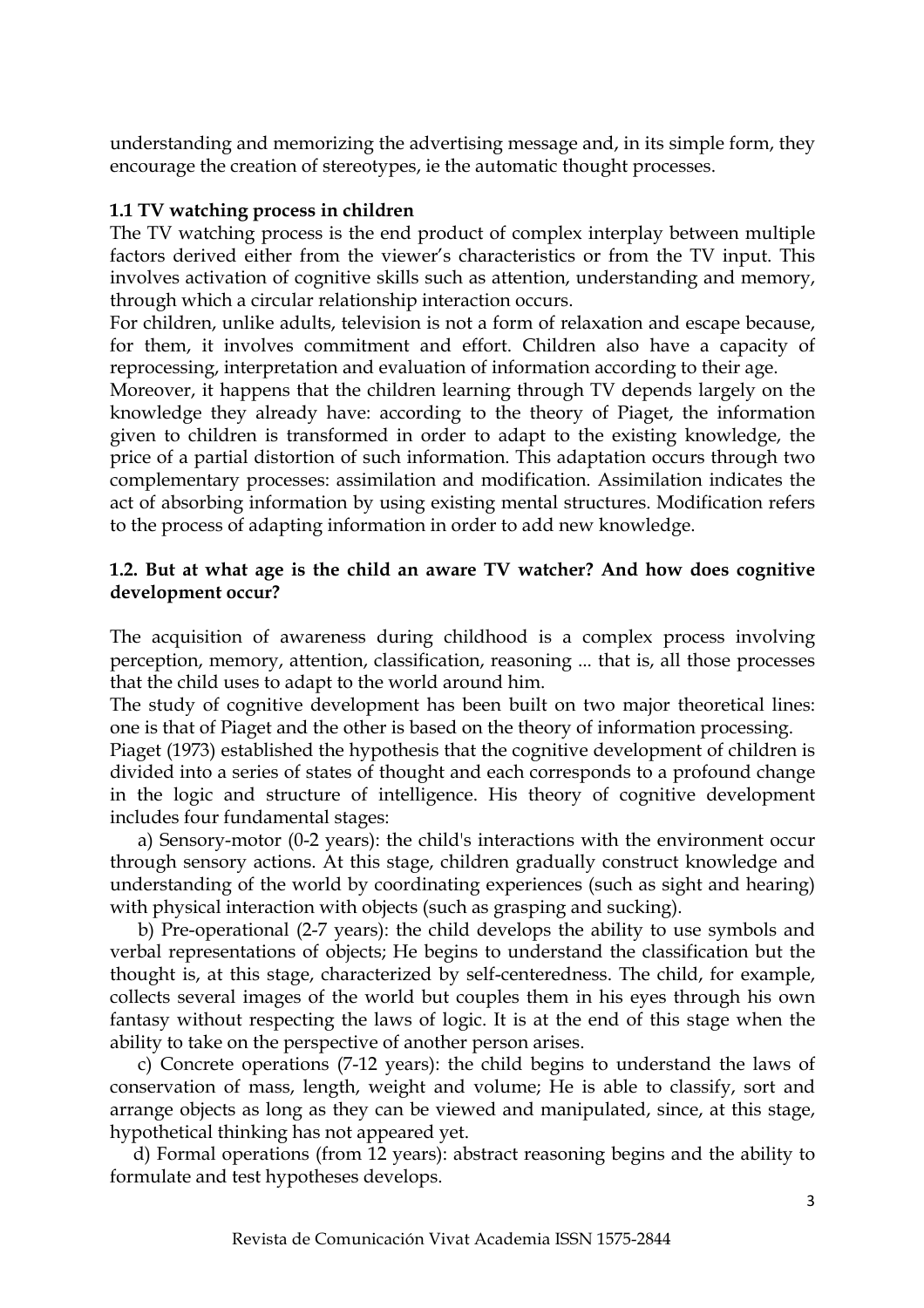Piaget, in developing these four stages, did not take television into account but it is clear that just the thought of a formal nature is the only one that could result in aware consumption of television.

Children are passive TV watchers but active participants in the context and characteristics due to various competences. The development theory proposes three levels of competence:

- a) Preparation with a limit is typical for children being less than 8 years who have not yet matured enough strategies. For example, they have difficulty distinguishing the main contents from the secondary ones.
- b) Development with stimuli is typical of subjects being from 8 to 12 years who are trained to develop information in the right way but only if they can rely on external stimuli that can be helpful.
- c) Development with a strategy is typical of subjects being 11 years and older who, to understand reality, use strategies of imagination and retrieval of efficient information.

TV monitoring, especially if you count on the advice of developmental psychologists, can act to create indication of the level of difficulty of the contents on relations of understanding and satisfaction in conjunction with the specific age of the subjects.

Programs can be adapted to the cognitive skills of children: accessible as an area of approximate development, being complicated enough to arouse satisfaction and interest.

# **1.3. Cognitive factors that occur when children watch television**

# **1.3.1. Attention**

The fact that a child is not able to stop and look at anything that scares or attracts him is surely a sign that attention is a fundamental feature in the vision of the little TV watcher.

This perceptual experience is certainly stronger in the younger audience because neural-physiological apparatuses are in the process of training and attention is susceptible to all the features of television text.

The relevance of perception can be enabled by the features present in all programs dedicated to children, such as intensity, movement, change, novelty, surprise and incongruity.

The intensity of the message received by the child plays with the strong emotional contents that television is able to evoke, and all actions presented on television are much stronger than those presented in another medium.

The continuous movement of objects on the screen requires constant attention and evokes a continuous response from the watcher: the nervous system, therefore, is activated with every change of scene and frame, and orientation of vision prevents distraction during watching itself. The frames that are given in rapid succession (24 per second), determine the perception of motion; mounting rhythm can directly influence the excitation of the watcher and, generally, his psycho-physiological status.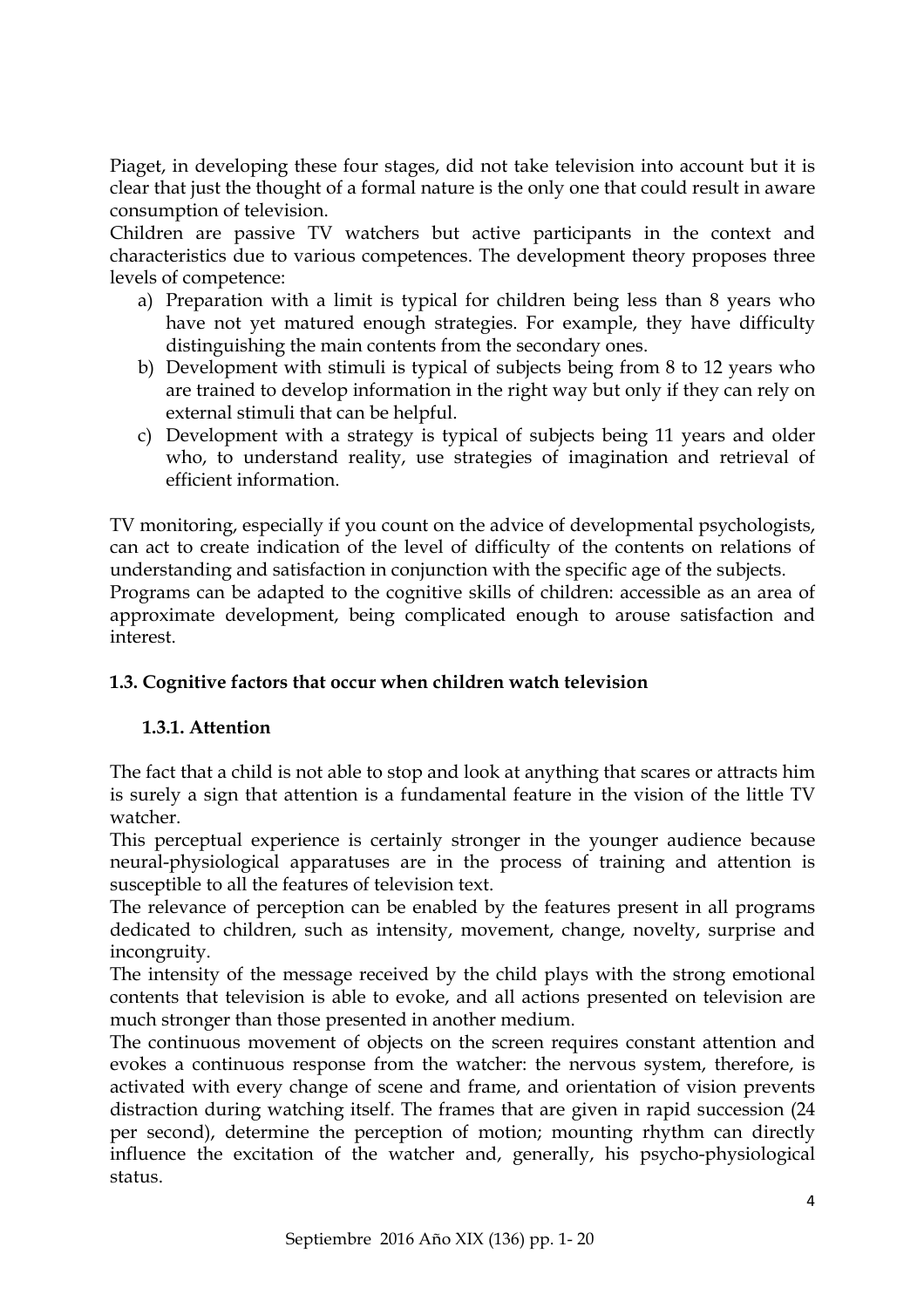The rapid and sudden change of scenes creates absence of cognitive inference, leaving the possibility for children to reflect on what they have just seen, as successive images and sounds engulf the previous ones. Physiologically, humans tend to focus their attention to the sounds that are produced in their presence, this way, children will hear any sound that occurs around.

The novelty represents a characteristic capable of attracting particularly children, who have very short periods of attention and therefore are not often able to follow the thread or the plot of a chapter, so they are surprised with the scenes which have a new element.

Surprise, as novelty, is widely used in TV programs intended for children because television is an instrument of attraction that cannot normally be escaped.

Incongruity plays in the same way as novelty with the rather very brief times of attention of the minor audience, overlooking in fact the logical connections, the TV watcher does not lower his attention span, focusing now on this, now on that.

All these features present on children-targeting television programs concur to enable voluntary and involuntary mechanisms of attention.

According to the theory of exploration and search of Huston and Wright (1983), if the child is constantly exposed to television he will acquire the ability to select, recognize and predict the contents of a program on the basis of formal features that characterize it. This way, the child will be able to redirect his attention to what seems most significant.

We should not forget the existing cognitive differences in the various ages: these also influence, from a motivational point of view, the child's choice to direct or not his attention to a given stimulus. The child will pay more attention to programs that are compatible with his own cognitive abilities and correspond to his own requirements.

There are three dimensions which contribute to the activation of attention in children: the characteristics of the stimulus, the desire to understand (motivation) and cognitive skills. These factors influence each other and their interaction triggers or not the attention of young audiences.

### **1.3.2. Comprehension**

It is difficult to define what "understanding" a television program is. It is easier to use an operational or behavioral definition: one can say that one understands "X" if one properly reacts to that particular stimulus. For example, one can say one understands a television program if one is attentively looking at the screen, if one remembers a certain number of facts, or if the subject can make an articulate explanation of the story.

The theory of exploration and search of Houston and Wright (1983), assuming the active role of the child, confirms that continuous experience of watching television allows acquisition of higher skills, including the ability to recognize and predict the content of a program based on the formal characteristics. According to this theory, in younger children, attention is which guides to understanding whereas, for older children, understanding is which determines attention.

The relationship between attention and understanding can be interpreted in two main perspectives: a) cognitive development and b) learning systems.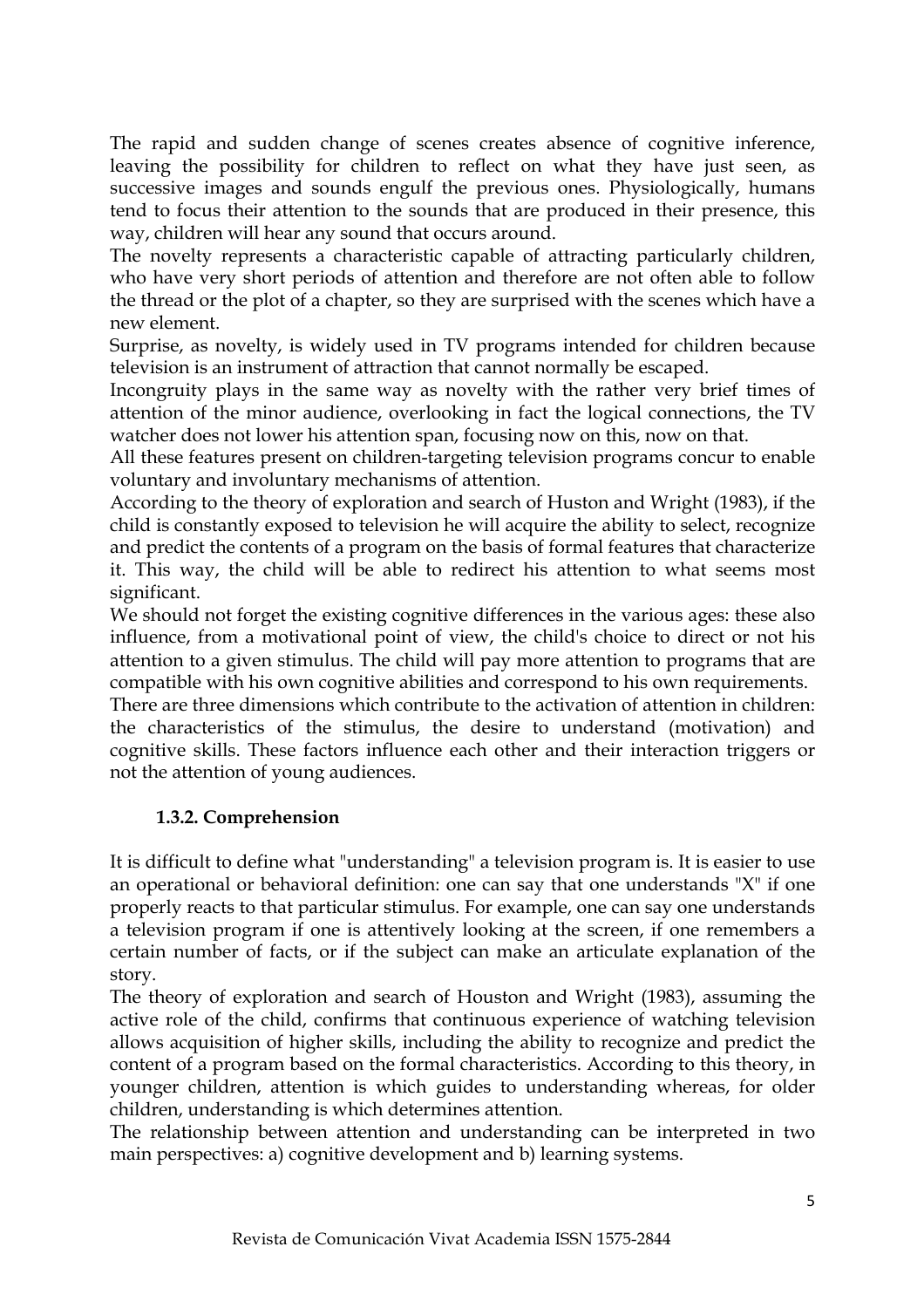- a) *Attention in little children is related to the development of cognitive ability*. Children, as they grow, become less "linkable / tied" to stimuli and make less effort to capture the content of programs, as they are better able to select the most relevant information. Understanding is obviously influenced by attention but, at the same time, the level of understanding the information transmitted through the television stimulus influences the level of attention and motivation with which the medium is consumed. Children increase their attention and cognitive effort in the case of poorly comprehensible material, to the point that when they realize they do not understand, they are distracted
- b) *Active processes and understanding are guided by learning systems*: attention, both in the child and in an adult, is related to their cognitive systems, to their previous experiences and their own expectations. Recognition, processing, storage, integration and the ability to infer are skills used for understanding and they all are strongly influenced by age. Many studies have suggested that younger children do not understand causal sequences very well, have difficulty making inferences and understanding the implicit contents.

Understanding a television program it is tied to familiarity, whether as a formal or content-related characteristic. This is sometimes artificially produced by a repetition, within a narrative format, facts, behaviors, words or expressions. An element of familiarity is the ability to identify with one or more characters seen on television. If the child recognizes himself in the character and the story shown on television, his understanding will be more efficient.

D'Alessio (2003, 2007) highlights how understanding a program results from the social competence a child has acquired in his family and cultural context. Children are better able to pay attention, to love, to understand and to remember the content transmitted by characters who, one way or another, are similar to them.

Rice, Huston and Wright (1982) have proposed a theoretical model to explain how the level of understanding the TV stimulus is related to the attention and interest of children: too difficult or too easy contents may be incomprehensible or boring.

### **1.3.3. Memory**

Retaining information in one's memory is related to the age and cognitive development of the child but also to the characteristics of the television message.

The complex development of the mnemonic function at an evolutionary age can be summarized in three main principles:

The first one states that *older children need less time to accumulate information*. It is true that newborns are able to retain some information about the surrounding environment and to distinguish new information from that they have previously gathered, but what changes depending on the age is the speed with which this occurs, it increases exponentially after the first year of life.

The second principle concerns the persistence of memory: *older children remember longer*. A study to support the direct relationship between age and retention time was conducted by Morgan and Hayne (2002), with children being 1, 2, 3 and 4 years. In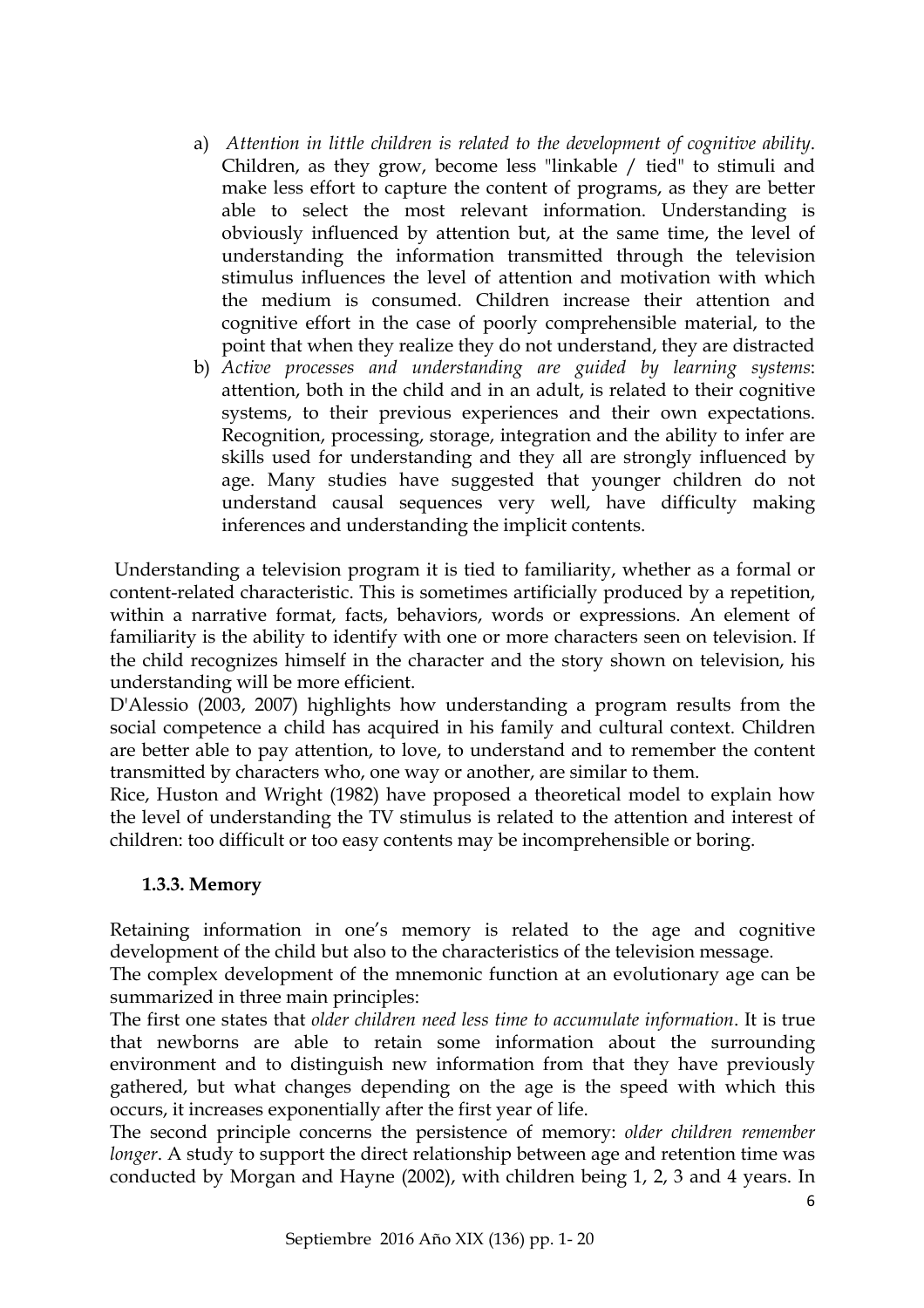this paper, the authors made the children become familiar with a very intimate, bright, colorful and busy visual stimulus for a period of 10 seconds. All children were on a stimulus-recognizing test, some immediately, others after a time interval varying from one day to one month. In the phase in which it was required to recognize the stimulus immediately after the presentation, no differences in terms of age were revealed; such differences were be clearly expressed with the introduction of retention time intervals. One-year-old children could recognize the stimulus whenever they were asked immediately after seeing it; 2-year-old children could remember it at least for a day; 3-year-old children increased their capacity to retain up to a week and 4-year-old children up to a month.

The third principle refers to the fact that *older children are able to use more stimuli to support memories*. A key feature of memory development is increased flexibility in retrieving memories. With age, the number of signs used to retrieve memories begins to gradually increase, thus, older children are able to access their own mental representations in a wider range of situations.

Research has shown that, depending on age, the memory of television content changes. Retention of TV content by preschoolers develops through a massive concentration on the core elements of the story, as a result of a selection mechanism that leads to a partial coding in a memory less rich compared to those memories in older children.

Moreover, qualitative and quantitative aspects of memory are closely related to language and cognitive development: we certainly know that, already at the end of compulsory education, child's mnemonic benefits are comparable to those of an adult.

### **1.3.4. Taste**

a.

When it comes to small consumers, researchers seem to agree that they have different tastes, but we know little more about the process of formation of choice and preference.

It has been demonstrated that, since they are three years, children are able to firmly express their preferences regarding what they want to eat, wear, watch, or that which they want to play with (D'Alessio and Laghi, 2006). But what are the factors that determine taste for specific television programs? Why do they not like some programs?

The model of uses and gratifications had the merit to describe the use of television by the child as a process in which the child is an active part and not simply an object exposed to a stimulus. The consumer has a selective approach to choosing a program: the use of the media is oriented to an end and this is to satisfy their psychological needs. The scientific literature attributes the ability to meet five kinds of needs to the media:

a. Cognitive: need for acquisition and strengthening of knowledge and understanding.

b. Affective aesthetic: need for strengthening the aesthetic and emotional experience.

c. Integrative at the level of personality: need for tranquility, emotional stability, increased credibility and status.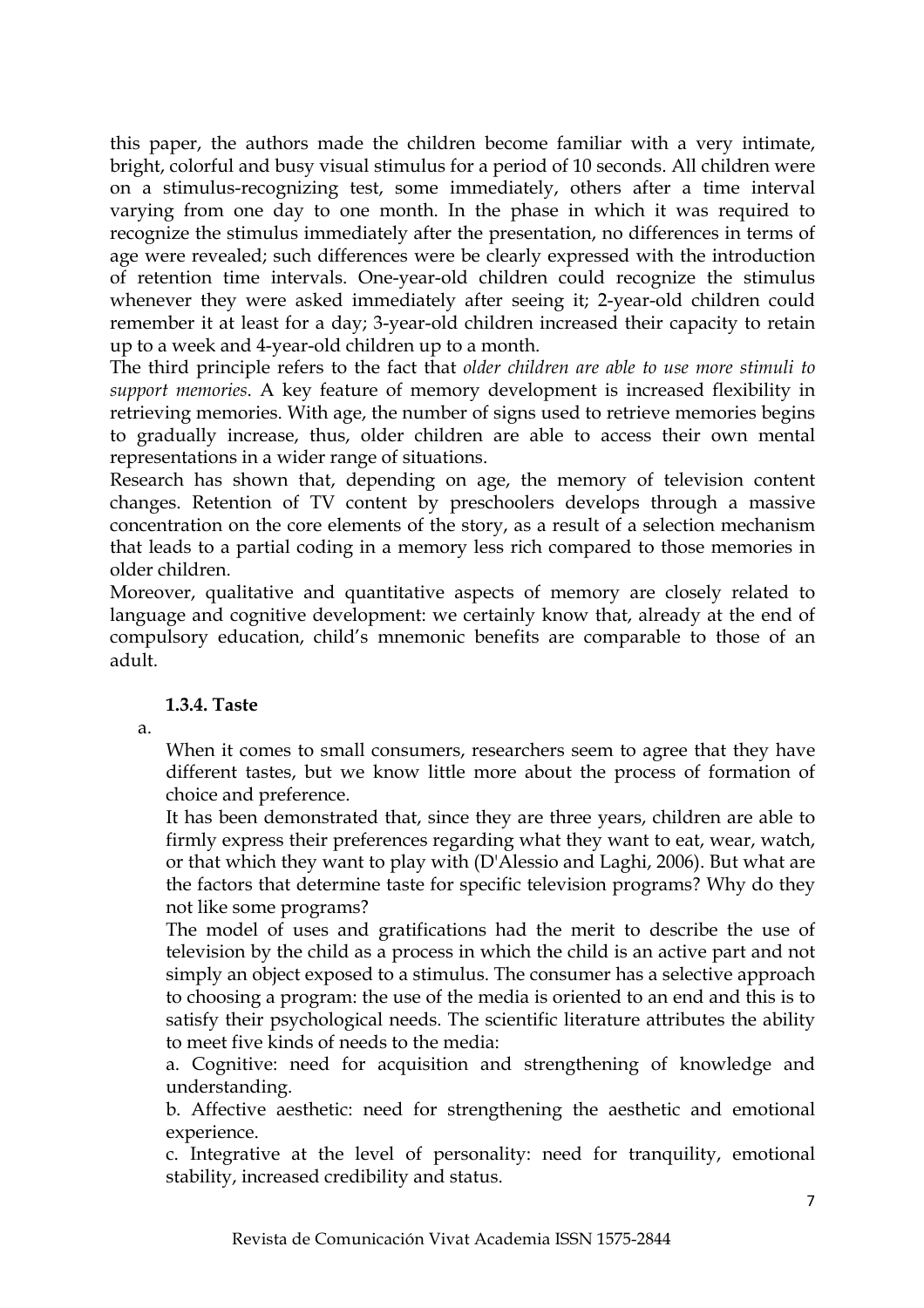- d. Socially inclusive: need to strengthen interpersonal contacts.
- e. Evading: needs aimed at reducing tension and conflicts.

The social context in which the recipient or receiver lives can determine and influence the kinds of needs that television can cover. For example, if the social environment produces tensions and conflicts to the child, he will use the media mainly to mitigate this state of malaise. Or if the real opportunities to meet certain needs are scarce, such as cognitive needs in the case of a poor socio-educational environment in the transmission of knowledge, children can seek to meet this need through the media.

In a research, D'Alessio (2007) asked 500 preschool children what their favorite program was and asked them to explain their choice. To facilitate the response and make the interview funnier, cards representing the protagonists of the programs live broadcast by RAISAT were created. The children being from 3 to 6 years seemed to have no difficulty explaining why they chose a program: the cartoon Drago, whom they liked because "does the dishes" or "makes a cake". The choice seems to be linked to simple and easily described contents, actions that are not far from their daily meeting their needs of personality integration through the use of a calming product because it is familiar.

The need for evasion seems to be satisfied: they like the program because "it is nice", "it's fun".

Few motivations were related to cognitive needs: sometimes children stated that Drago was their favorite program because "I always see it".

### **1.3.5. Identification**

The identification process is considered in psychology to be a form of learning through the experience of others. This makes it possible to consider identification as:

a) A normal process of acquiring a social role

b) A tool to increase self-esteem

c) A means of identifying oneself with a group on the basis of ideals and common interests.

Identifying oneself with a character means proving a strong affinity toward it; This means that the TV watcher feels completely absorbed by the story, by developing empathy towards the goals, motivations and feelings of the character. The identification process uses both emotional and cognitive components of the character. Immersed in the story told, the TV watcher does not lose his ability to discern reality; Similarly, when he identifies himself with a character, he does not lose his identity, but *merely suspends it temporarily*.

Much of the literature has tried to understand how and why spectators identify themselves with stories they know are only on television and they therefore know said stories are not real. This condition can be defined as *a paradox of fiction*, through which people do not believe the events of the story are real but care deeply about the plot of the story and its characters.

To explain this paradox, they often speak of a process called *voluntary suspension of disbelief*, through which individuals deliberately ignore the story they are seeing is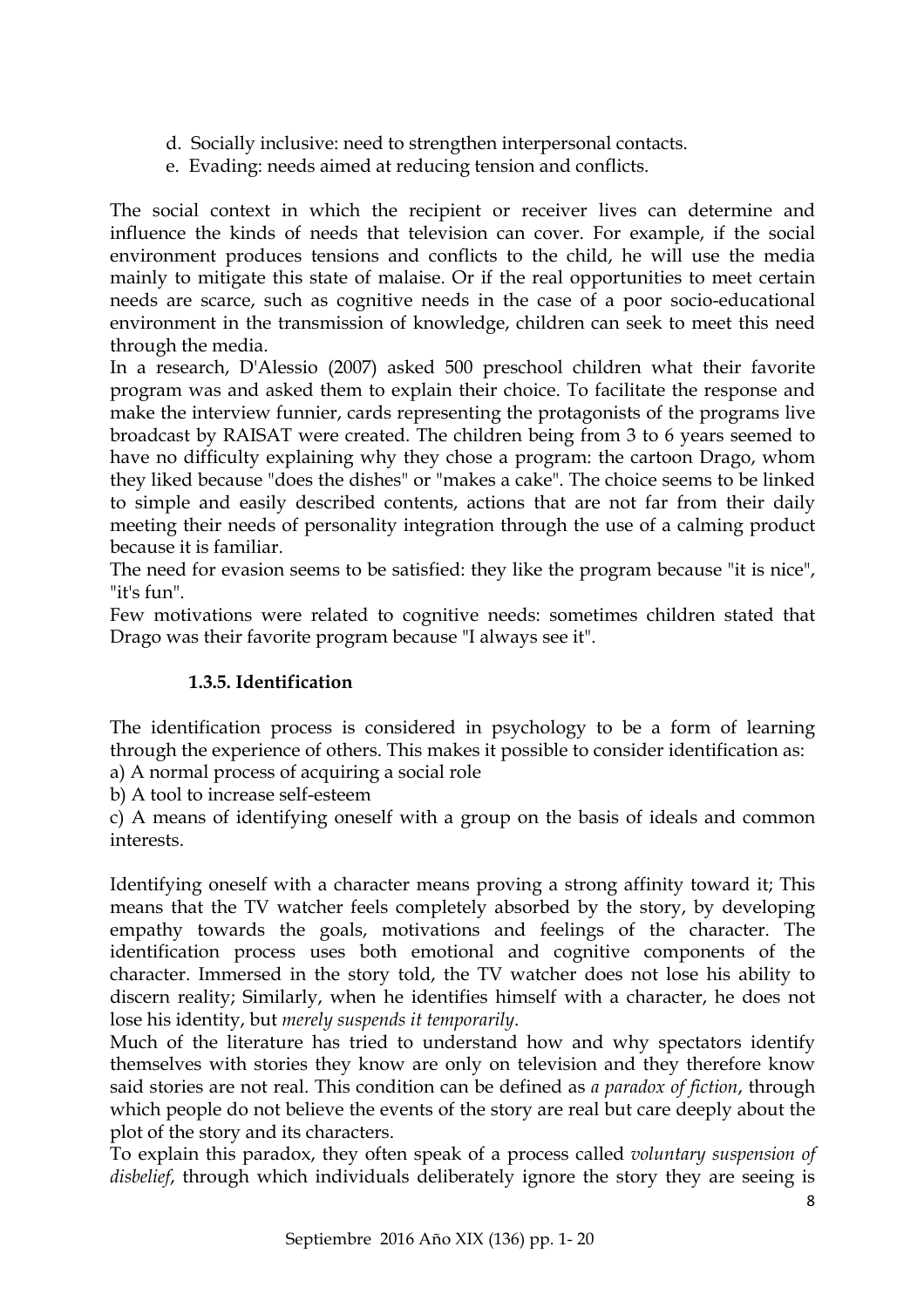not real, but the taste experience is not compromised.

Other researchers believe that suspension of disbelief is not voluntary but natural and requires a mental effort to remember that what we are seeing is just fiction.

The pleasure derived from identification is due to the realization of a desire to control one's relationship with the character and is mainly due to the ability of television to make us forget all about ourselves and participate in the world of fiction.

Control of the quality of television programming for children has paid special attention to the issue of identification, trying to identify potential risk and protective factors for the development of the child's identity.

According to the international literature, media have an undeniable impact on patterns of development: one of the effects of substantial exposure to media, for example, is the growing importance attributed to favorite television characters in the lifestyles of children.

We are aware of how television can produce collective identities and standardizing behaviors; the construction of identity as a process of internalization of values cannot be studied and analyzed without considering the model of television to which children are exposed every day.

### **2. OBJECTIVES**

To understand whether advertising is organized as a shared social representation, our research has focused on the social representations of a sample of subjects in which the development of the "standard" is not accidental but rather the goal of their profession: it is lawyers who represent how subjects relate to "legal standards" priests with the "ideological standard" and parents with the "socio-educational standard".

Jurists, religious persons and parents try to develop a course of action that can join the ideal model for children to everyday behavior and experiences.

Everyone thinks their own assessment is, in fact, a circumstance applied, or at least applicable, to the ideal model. To achieve this continuity between the ideal model and actual experience, it is necessary to make some *adjustments*.

### **3. METHODOLOGY**

The total study sample consisted of 414 subjects: 214 lawyers (men = 124, women = 90), 100 religious persons (priests  $= 60$ ; nuns  $= 40$ ) and 100 parents (male  $= 45$ , female = 55). The lawyers were subdivided according to: a) years of professional experience  $(1-5$  years of practice = 84, 6 to 15 years = 66; over 15 years = 64) and b) proficiency (experts = 119; non-experts = 95). All subjects had a semi-structured interview; the average length of each protocol was 35 minutes. An examiner recorded and transcribed all answers. There were no gender differences within each analyzed category; for this reason, only the differences between the three groups were studied.

Lawyers and especially parents believe that advertising is too persuasive to the limited capacity of the child who fails to understand that intention.

Advertising, in this case, is obliged to protect the ideal development of the child who, at this age, is not prepared to figure out the attempt at persuasion.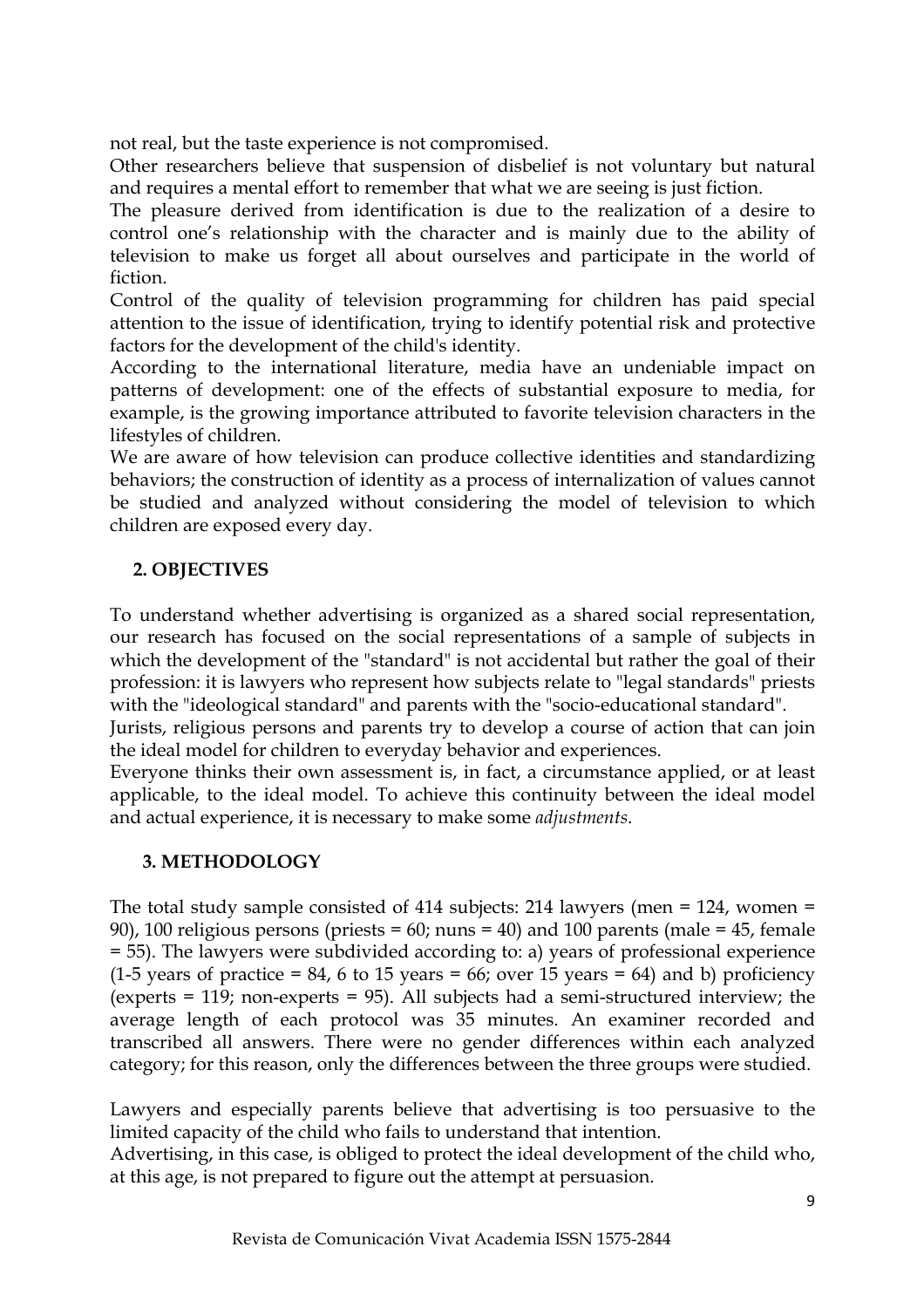The religious persons believe that advertising is very persuasive. *How do they justify that view with the general model of child protection that they profess?* Increasing, artificially and in an unjustified way, the capacities of children who, by contrast, lawyers and parents consider fairly minor.

Having "underestimated" a phenomenon, another was to be "overestimated": the child's ability. It is not so serious that children are exposed to so much advertising as they are able to understand the persuasive intent of ads. Shared social perceptions have the particularity of being structured as balanced or tending-to-balance assessments: they are wrong, but consistent and harmonious with others.

The theories that portray today's children as smarter than in the past are wrong, but they serve to justify the attribution of excessive duties and responsibilities to children.

### **4. RESULTS**

Religious persons behave as non-experts. Maybe their "naiveté" is due to their paying little attention to the media.

Almost all respondents believe that advertisements must not be broadcast freely in all time slots and that the presence of children in the ads is inappropriate; all agree that it is neither fair nor appropriate that advertising is aimed directly at children. An average score from 1 to 2 shows a negative answer. Parents are less sympathetic; all surveyed adults prefer that there should be accurate analyzes, systematic research and experts able to recognize the dangers (with values between *agree* and *strongly agree*); all believe that television programs do not respect the laws protecting children, the group of parents being the most protective. Their experience with children makes them more competent and leads them to demand behaviors beneficial for children. All parents show a strong sense of dissatisfaction and disappointment at the low level of protection.

Lawyers and religious persons have more conciliatory positions. However, they know the legal standards and ideals, but keep them apart from reality.

The piece of research also distinguished lawyers according to their specific knowledge of the laws and regulations on television to evaluate the relationship between social representation of the subjects and their objective knowledge.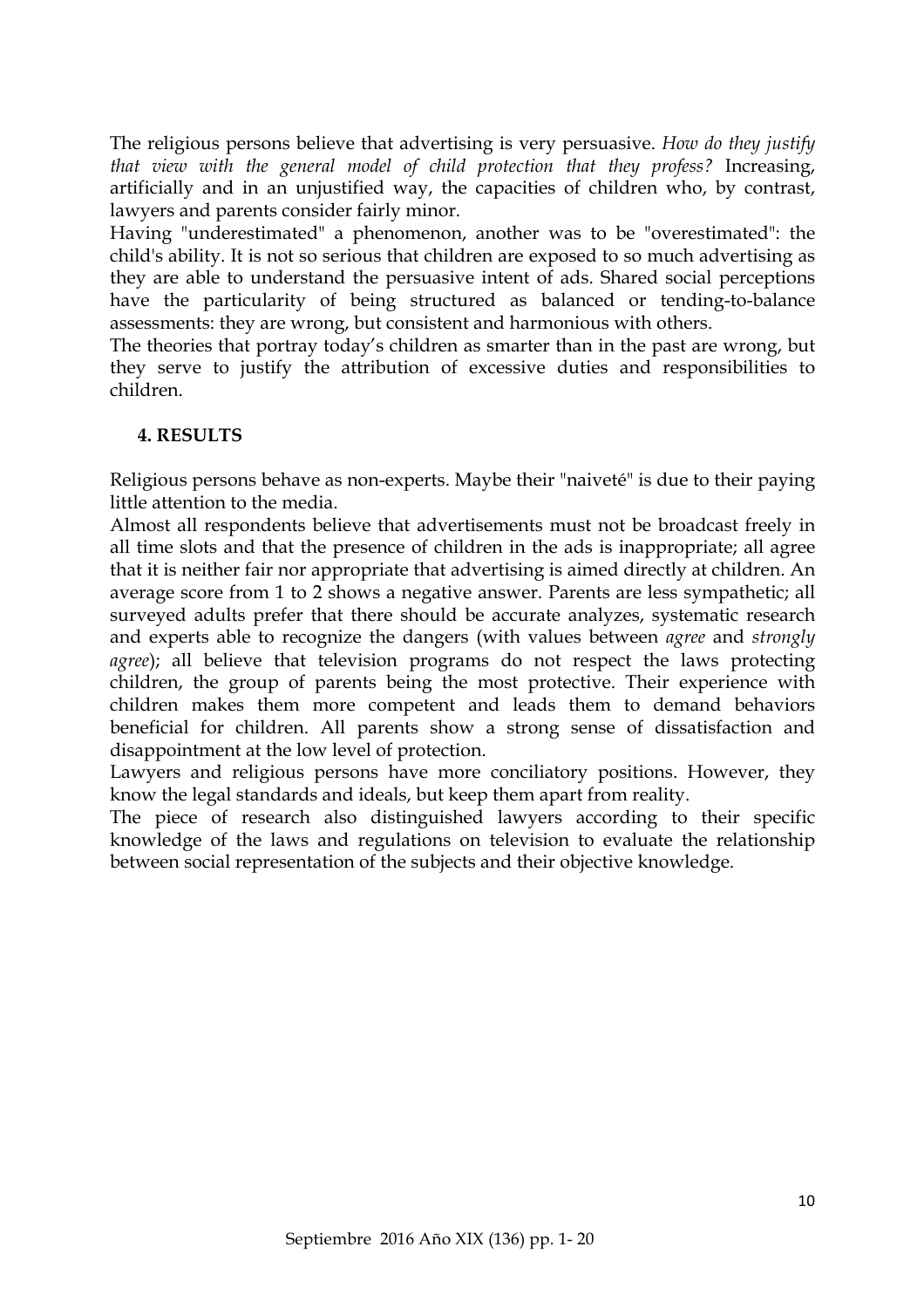

### *Figure 1:* **Expert and non-expert lawyers in television regulating standards Source:** The Author

Connoisseurs of the rules are much more demanding:

a) They ask for more accurate analyses;

 b) They consider the presence of children in advertising to be wholly inappropriate.

When lawyers were subsequently subdivided according to their years of professional experience, there were significant and complex differences that resulted in two behaviors:

 *1) improving competences*: because the messages of ads are very persuasive and children are still unable to understand them perfectly, the proposed solution is: supporting experts who identify risks. Lawyers who are experts in law behave like those with more years of practice and they are more convinced of the need for quality control as a solution to poor consideration shown by television for laws protecting children, and

2) *setting limits*: that advertising in no way is addressed to or use children.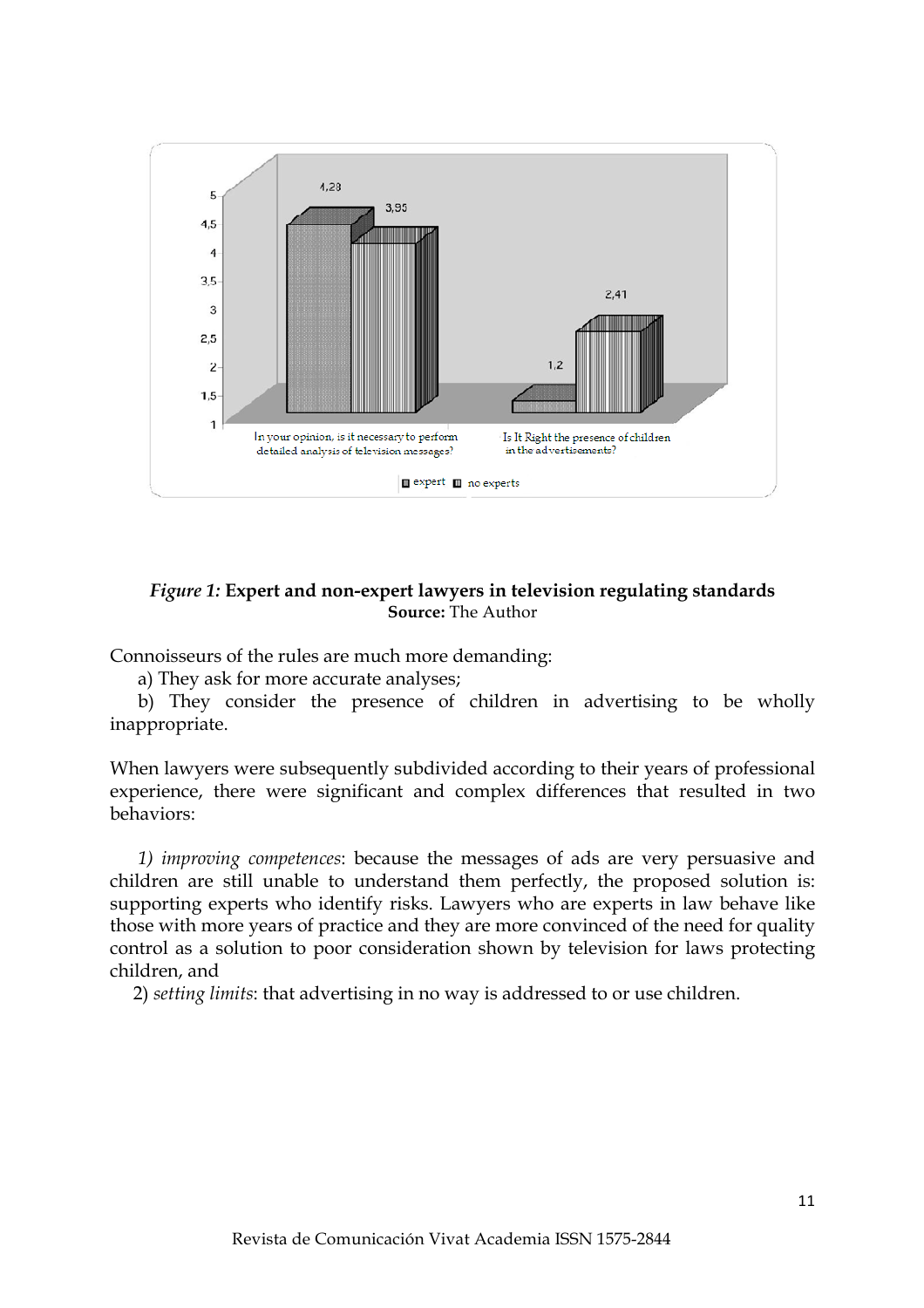

*Figure 2:* **Lawyers with different years of practice in their profession. Source:** Author

Both advertising and child protection are presented as shared social representations that are sensitive to variables such as the amount of knowledge and professional expertise.

For all questions, there is – not only as regards parents but also education professionals, religious persons knowledgeable in ethics and lawyers with expertise in law – evident need for experts to protect children. No group believes it can by itself protect children and prefers to have an expert do so instead of them. Why? It seems as if experts have somewhat been left aside in the social project on which education and the values of the community are based.

### **5. DISCUSSION**

Television is part and parcel of the everydayness of very young children, even if they are not in front of the apparatus. As the baby has perfect hearing, one must wonder how much casual sound he comes to perceive.

The study of Meltzoff (1988), a classic in this topic, checked the abilities of children to mimic the actions they see on television at two different ages, 14 months and two years. The results of the experiment showed that children who receive television stimuli are able to correctly reproduce the actions when they are 14 months.

The preferences of young children are manifested at a very early age in terms of sounds, colors and food.

When being two years old, children scream in supermarkets to indicate their preferences. They associate products from shelves with those they have seen on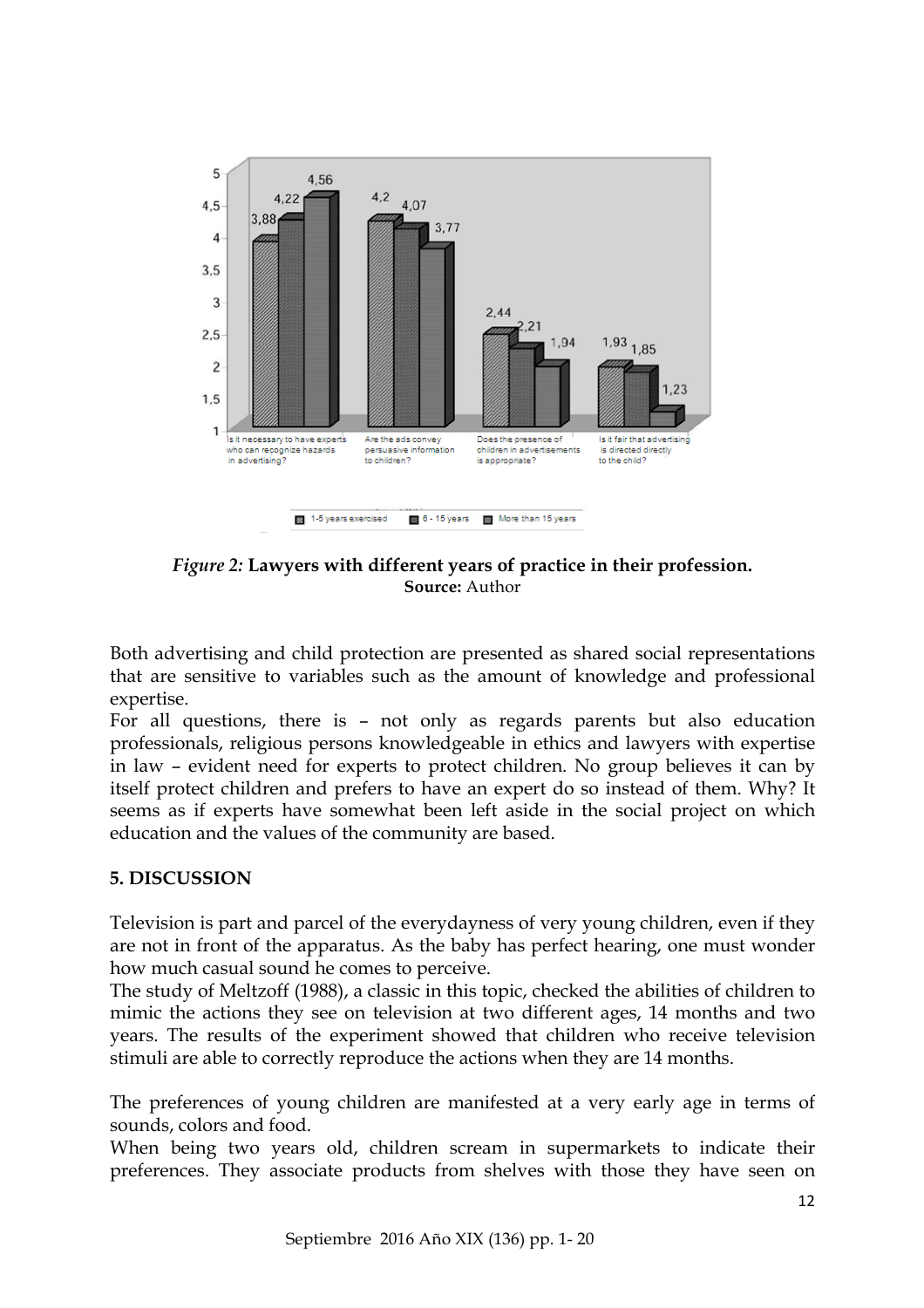television and want only those products because of the "drawing" on them.

There is a well-known experiment in which they three dolls were shown to a group of very young girls. Two of the dolls were very sophisticated and well done, with many functions, and there was a coarser doll, with a red mark on its chest. Most of the girls being three and four preferred the doll with the mark; the perceptual characteristics of objects, the red mark, rather than quality, dominated the choice of so young girls.

At the age of five years and afterwards, the trading strategy – often prepared in the family context – arises to reach the goal and get the product. The child has already learned to cooperate, giving and receiving explanations, it is more useful than crying and getting angry.

Around six, the child evaluates the product perceptively but more analytically: the attention remains "focused" and therefore rules out the context.

The child can tell the real from the fantastic, but within the same category, he has difficulty in classifying the contents into primary and secondary.

The age from eight to twelve years is crucial for building an aware consumer, although many authors have shown that advertisements targeting children under eight years have a greater impact. The attention paid to advertising is high, and it is only about nine years when we can say that children are aware of the attempt at persuasion.

At nine and ten, there is increasingly less interest in television: the child can change channels when advertising begins, which shows less confidence because the child manages to capture the intent of persuasion.

The studies agree in affirming that, from seven to eight years, the child begins to be able to understand the persuasive intent of advertising. Children begin to be sometimes skeptical about what television offers them and they also get to understand that the main objective of advertising is to sell products and, therefore, what is advertised is not exactly reality.

From eight years on, the ability to pay attention to details increases significantly. It is the stage of the first collections and classifications. Children develop the ability of interaction and socialization and advertising, in which brands play an important role in the relationship with the group.

At eight, the boy described by Piaget (1973) is in the middle of the period of "concrete operational", ie, he internalizes and assimilates standards and rules and wants to be differentiated from younger children.

With regard to the ability to become consumers, we can say that only after being eight years the child acquires the ability to make comparisons via an accurate analysis of specific attributes; for example: "Antonio is taller than Giovanni".

From eight to eleven, not only their knowledge increase, for example of advertising, but also, as explained by the theories about processes of information processing, children are able to remember and apply it according to the information they already have. This ability to manipulate knowledge is what Piaget calls the "formal operational" stage: from twelve on, the child can already take the place of others and try to build "working models" and hypotheses to interpret phenomena. It is about eleven years old when the child becomes aware of the attempt at persuasion of advertising: he realizes that the ad refers to an object or service for it to be purchased.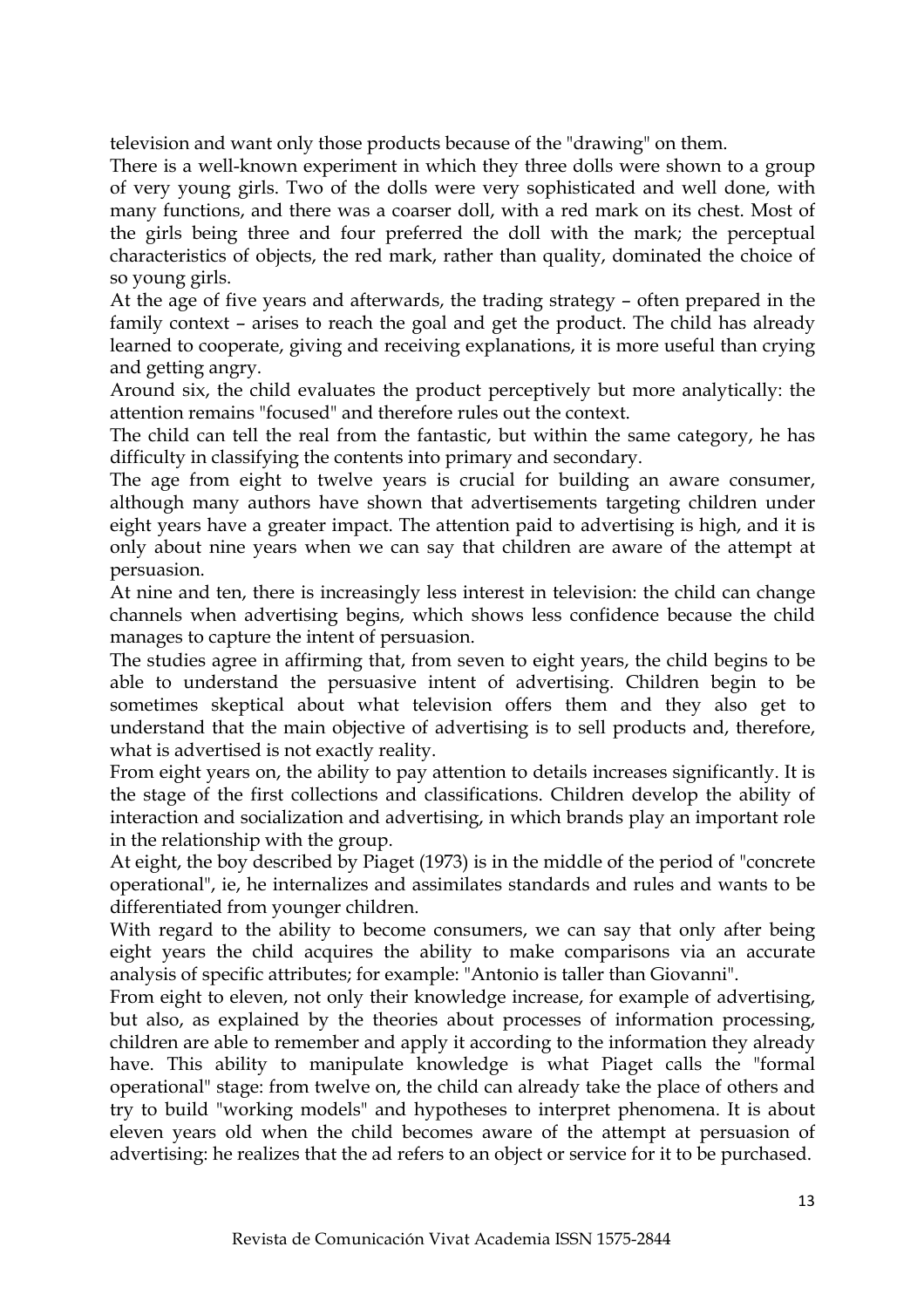The international literature is rather poor in terms of systematic instruments of analysis of the ideas of children about advertising. This is a sign of insufficient evaluation of childhood. Everyone talks about children but there are few who care about what they think. Most of the questions are formulated in the area of approval. As if children were not able to evaluate, remember, understand or act.

Internationally, the latest instrument for measuring the behavior of children regarding advertising is the Derbaix and Pecheux scale (2003), consisting of 7 items, which investigates two dimensions: credibility and acceptance. The instrument has many limitations in both methodology and content.

Our AP scale (D'Alessio and Laghi, 2006) is a new instrument that measures the attitudes of children concerning advertising and evaluates: credibility, acceptance and willingness to buy. This last dimension is, specifically, an aspect little discussed so far.

Credibility: it refers to cognitive competence, namely the child's ability to understand the content of advertisements and tell fiction from reality.

Acceptance: it investigates the explicit opinion made by children in terms of acceptance / rejection and the feelings (intensity and direction) accompanying evaluation.

Confidence and willingness to buy: it explores the degree of confidence that the child associates with advertising messages; it is an attitude, with an emotional touch, to try to influence parents to purchase the product.

The *social perception* of advertising on children, at cognitive level, primarily involves the recognition of reality and fiction.

Perceptions are structured by building entrenched views defined as beliefs. It is important to assess magnitude and character.

All faiths have always affective and emotional connotations. The cognition-emotion binomial is essential to identify the positive or negative attitude. Memory and remembrance are very much conditioned by the emotional connotations that accompany the experiences, also television.

As for the credibility dimension, children being eight state that:

- a) advertising says true things: between *agree* and *strongly agree2*;
- b) it provides excellent tips for shopping;
- c) the people speaking in ads tell the truth

<u> 1989 - Johann Stein, marwolaethau a bh</u>

 $2$  The evaluations were measured with Likert scale comprising 5 steps (1=fully disagree, 2=disagree, 3=neither agree nor disagree, 4=agree, 5=fully agree)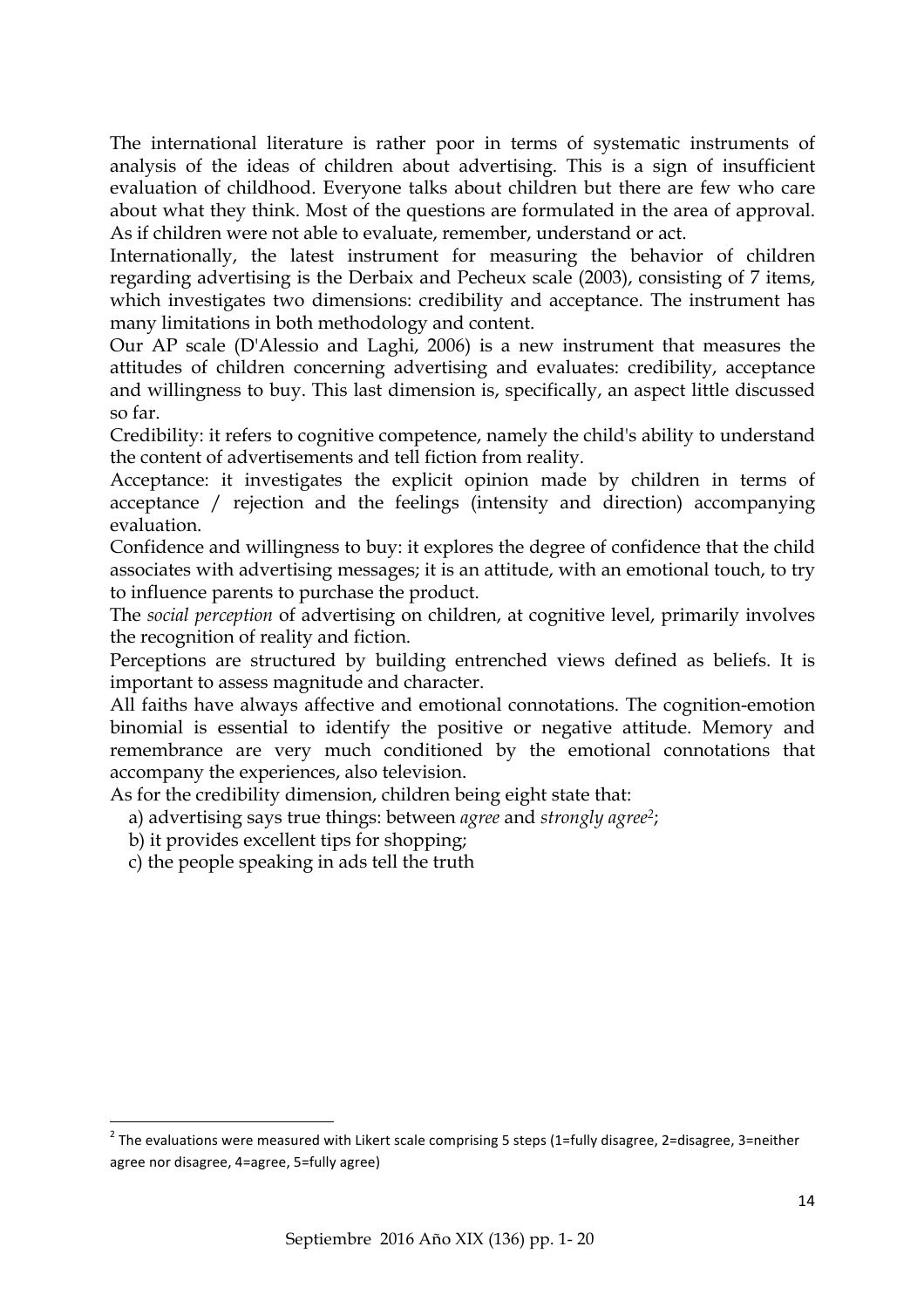



For children, people are more truthful than the things they say. This depends on the characteristics of development of the subjects of the sample. The truth, rather than abstract things, is associated with the person who says it. Interestingly, the mean scores of the three groups of children differentiated by age are, in any case, high when you consider the maximum score that can be obtained with this scale.

Eight years represented, within the sample the maximum limit of confidence. Scores on the variable "credibility" decrease with increasing age.

Children being ten years believe less in advertisements than those being eight or nine. The difference between ages is clear and significant. The direction of responses remains positive to advertising, but the average opinion of *fully agree* becomes *agree*.

While there were no significant differences between boys and girls in the development of cognitive ability, it is possible that sexual stereotypes influence social responses about advertising.

Girls, as ads invite them to do, recognize and identify themselves at an early age as fit for shopping. This role is somehow attached to the domestic momentum and hence that understanding of advertising is fuller with trust and confidence in the young aspirants to have the role of being "responsible" for shopping.

The socioeconomic status of parents does not seem to influence the attitude of children.

This is a great merit of advertising communication. Announcements are made by excellent professionals who are able to overcome the most common barriers in society.

With regard to the variable "approval", children affirm that when there are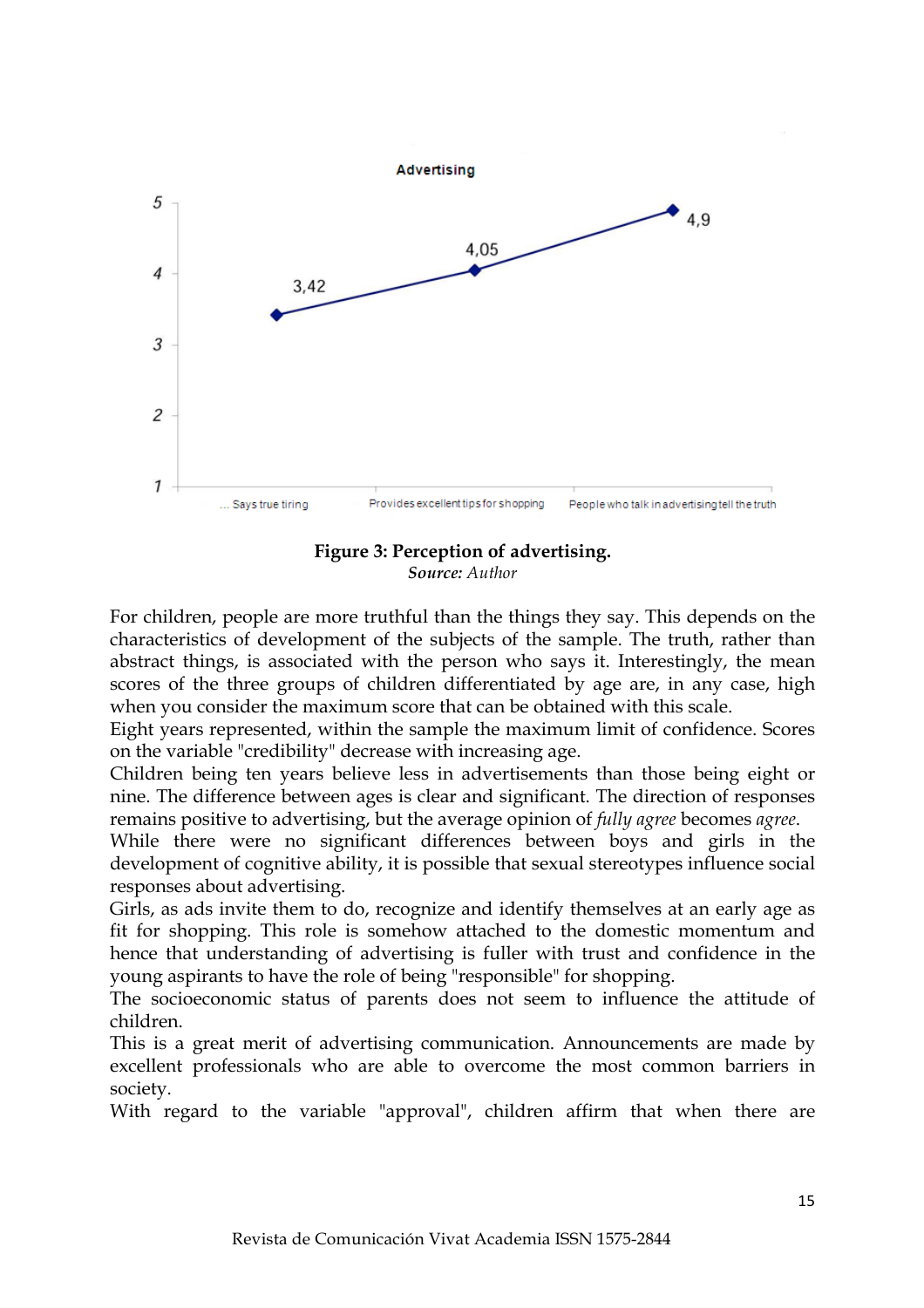

commercials on TV they get really bored, they sometimes even change the channel3.

*Figure 4:* **Perception of TV commercials. Source:** Author

As for the age and socioeconomic status, there are no significant differences, but there are as regards sex: girls like commercials more than boys. Probably, the impulse to building school-age gender roles comprises small chores

that increase attention and discriminatory competition of the "objects" by the future persons responsible for shopping.

If we compare the average scores for the variables of "credibility" and "acceptance", we can see that children believe in ads (mean = 3.86) more than they like them (mean = 1.90). This is consistent with what was mentioned above. The cognitive

development of children being eight to ten years is not yet complete, so it is easier to

influence their credibility than their acceptance, a variable that develops first. As for the variables "confidence" and "willingness to buy", the children say that they trust advertising very much, they believe there is a discrete correspondence between the ad and the actual product but, above all, they have a strong buying power on their parents.

<u> 1989 - Johann Stein, marwolaethau a bh</u>

 $3$  The evaluations were classified according to Likert scale comprising 5 steps (1=fully disagree, 2=disagree, 3=neither agree nor disagree, 4=agree, 5=fully agree)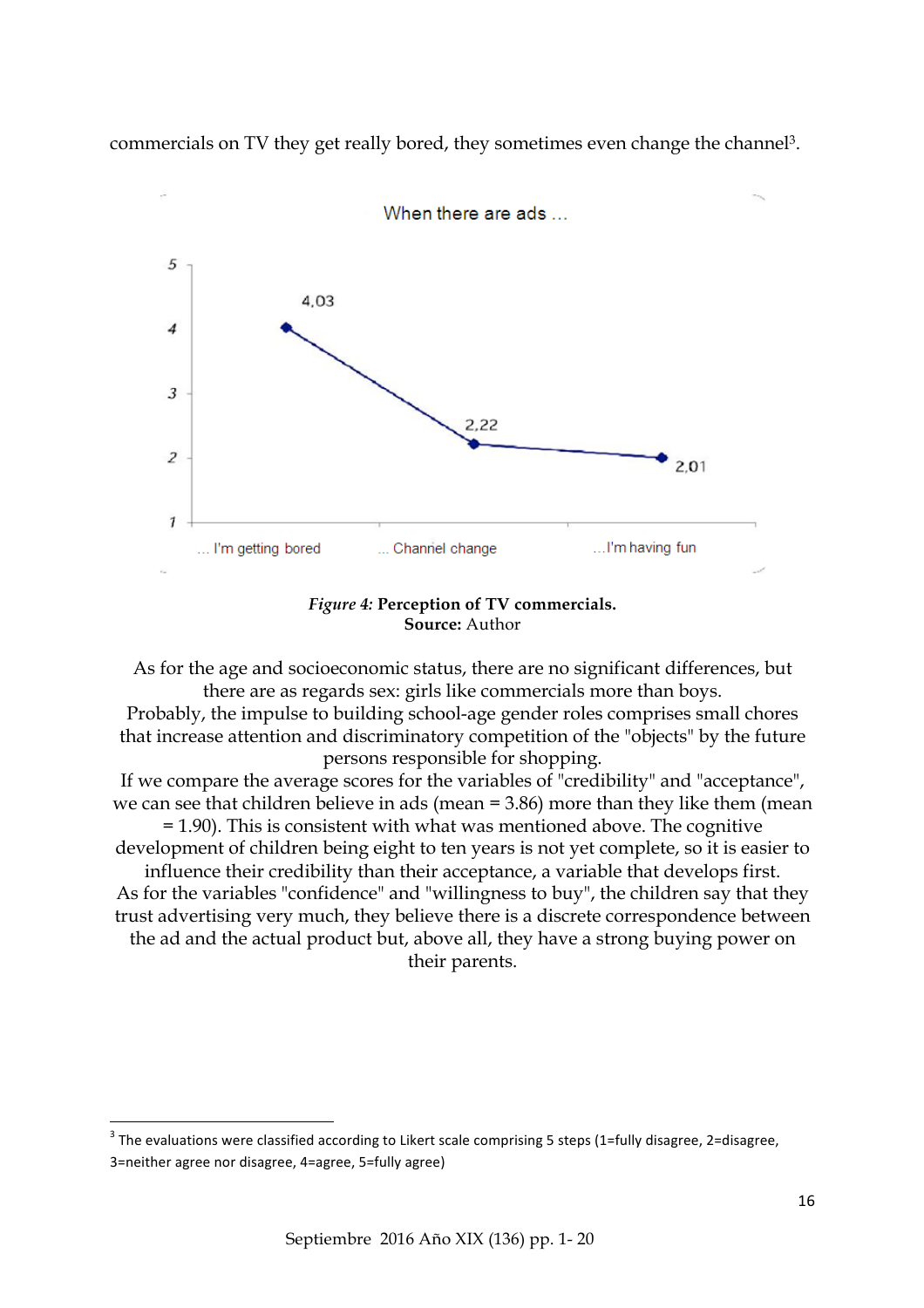

#### *Figure 5:* **Relationship between expectations about the product and the acquired product. Source:** Author

Although age does not determine any statistically significant differences among the three groups, the children being ten year olds say they have less confidence and willingness to buy than the children being eight and nine years.

Finally, there are no significant gender differences, as expected. Confidence and willingness to buy are closely related to understanding, an area in which there are no references to gender. Boys and girls being eight years show high confidence in the advertising message, they believe in the people appearing in the advertisements and have a strong purchasing power on their own parents.

The quality of the ads has managed the difficult task of overcoming the barriers of sex. It is true that advertising is aimed more at girls, but when it comes to buying, it urges both sexes without any distinction.

Ads succeed in suggesting a stereotype of a woman in charge of going shopping but, at the same time, they encourage both sexes to buy

### **6. REFERENCES**

### **Complete books: Chapter in a book or entry of a reference book:**

D'Alessio M.; Laghi F. & Pallini S. (2007). Mi oriento. Il ruolo dei processi motivazionali e volitivi. Edizioni Piccin Nuova Libraria, Padova.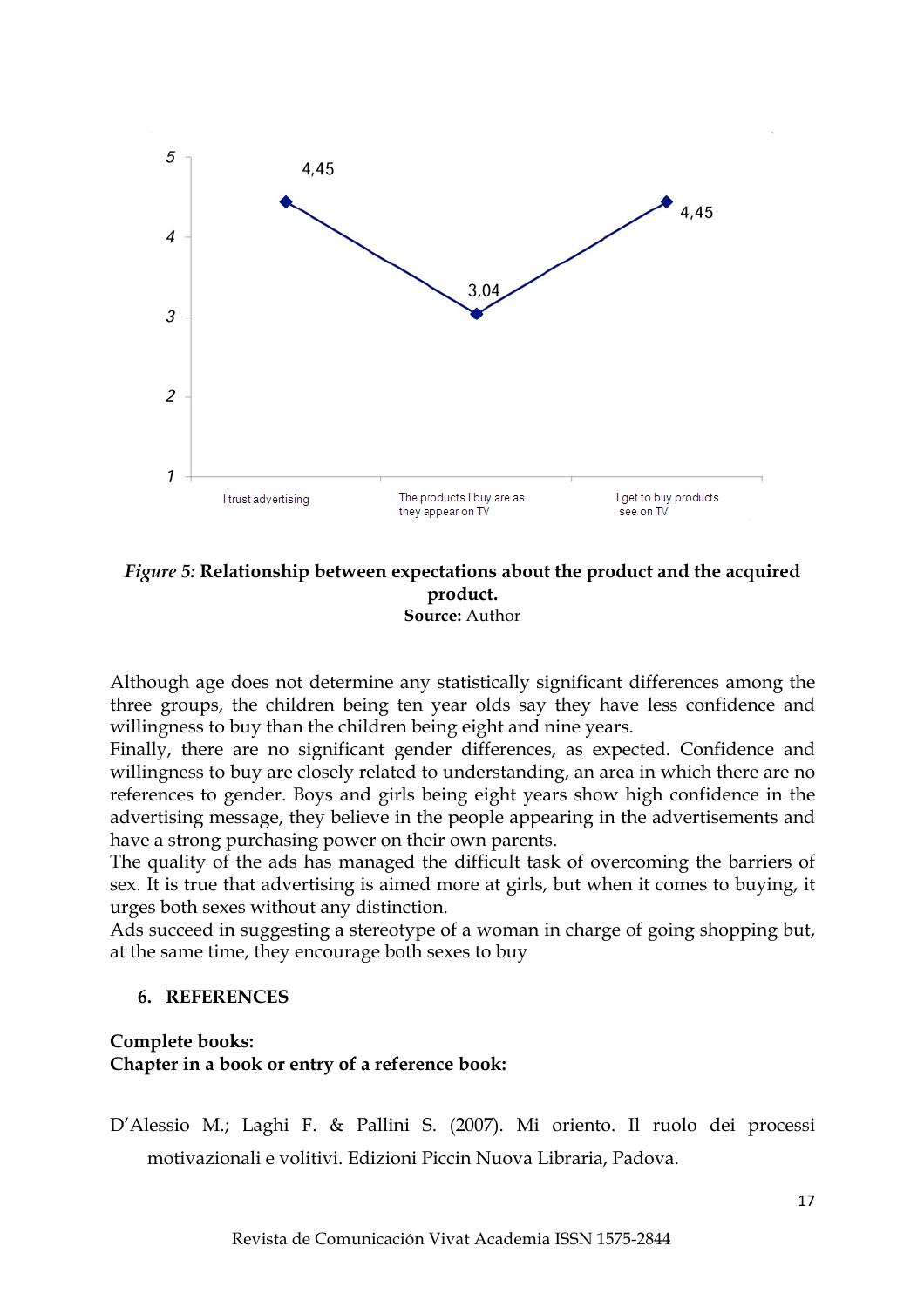- D'Alessio M. & Laghi F. (a cura di) (2007). La preadolescenza: identità in transizione tra rischi e risorse. Piccin Nuova Libraria, Padova.
- D'Alessio M.; Laghi F. & Froio M. (2007), I modelli dei preadolescenti: uno, nessuno o centomila?, in D'Alessio M.; Laghi F. (a cura di*). La preadolescenza: identità in transizione tra rischi e risorse.* Piccin Nuova Libraria, Padova.
- D'Alessio M. & Laghi F., Preadolescenti e modelli identificativi proposti in TV, in Disanto A.M. (a cura di) (2006). *Percorsi di crescita oggi: itinerari accidentati*. Edizioni Scientifiche Magi, Roma.
- D'Alessio M. & Laghi F. (2006). Maneggiare con cura. I bambini e la pubblicità. *Edizioni Scientifiche Magi*, Roma.
- D'Alessio M.; Laghi F. & Baiocco, R. (2006). Identity process in early adolescence: metacognition and Theory of The Mind. Intersubjectivity, *Metacognition and Theory of Mind*, Università Cattolica, Milano (Italy).
- D'Alessio M.; Baiocco R. & Laghi F. (2007). The impact of Television on Children's Eating Behavior and Health. *XIIIth European Conference on Developmental Psychology*. Jena, Germany, 21-25 August.
- Derbaix, C. & Pecheux, C. (2003). A new scale to assess children's attitude toward TV advertising. *Journal of Advertising Research*, *43*(04), 390-399.
- Morgan, K., & Hayne, H. (2002). Age-related changes in visual recognition memory from infancy through early childhood. In *International Conference on Infant Studies, Toronto, Canada*.